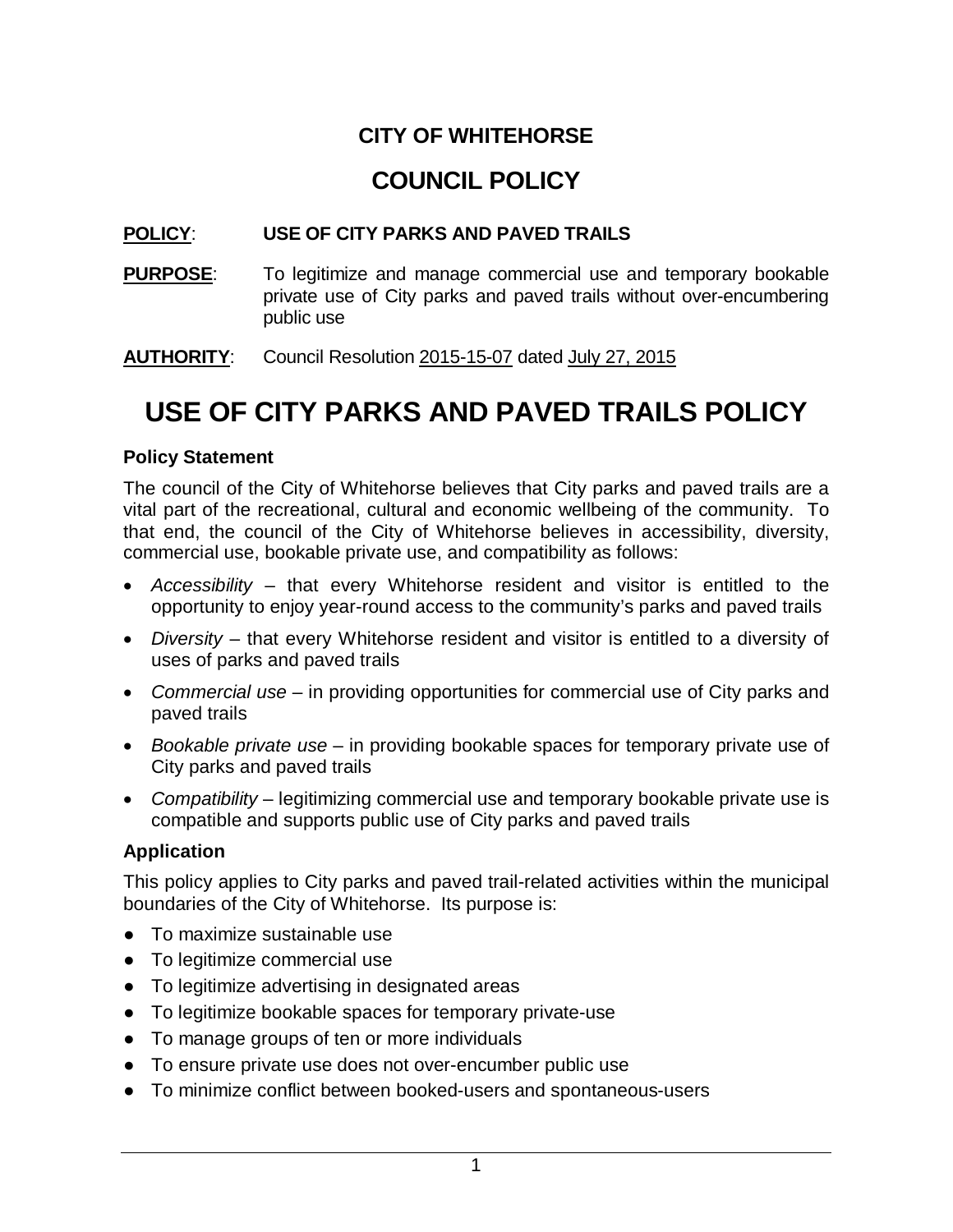- To ensure appropriate risk management measures are in place
- To move liability for commercial activities away from the City
- To ensure appropriate commercial quality assurance measures are in place
- To identify available commercial and bookable public park and paved trail spaces
- To guide City decisions on permitting commercial use and bookable spaces

## **Context**

The City of Whitehorse is experiencing two national trends for municipal parks and trails that require management in the context of maintaining spontaneous use:

- Increased demand for commercial use by operators and clients, and
- Increased demand for bookable spaces for temporary private-use by commercial businesses, not for profit organizations, unregistered community groups, and individual citizens

The City has an interest in maximizing the sustainable use of public parks and trails, which includes commercial use and the ability to book a space for temporary and exclusive private use, so long as public use is not over-encumbered.

The City has an interest in legitimizing commercial use:

- To facilitate more use
- To ensure liability is moved away from the City
- To ensure a level of quality-assurance in the public interest
- To identify park and paved trail locations suitable for commercial use
- To coordinate shared use between commercial and public use
- To ensure cost-recovery from commercial park or paved trail use

The City also has an interest in facilitating demand for bookable spaces for temporary private-use:

- To give interested parties certainty of space for event planning
- To coordinate and communicate booked and spontaneous use to minimize conflict between spontaneous and users wishing to book
- To identify park and paved trail locations suitable for temporary bookable private use

This policy applies to all City parks.

This policy applies to the City's paved trails and associated paved trail infrastructure, such as the Millennium Trail and the Rotary Bridge. Natural surface trails and associated infrastructure are not considered under this policy.

## **Authority**

The City of Whitehorse is the owner and operator of City parks and paved trails. In accordance with the terms and conditions of the City of Whitehorse Zoning Bylaw, permitted uses of City parks and paved trails shall be regulated by council policy.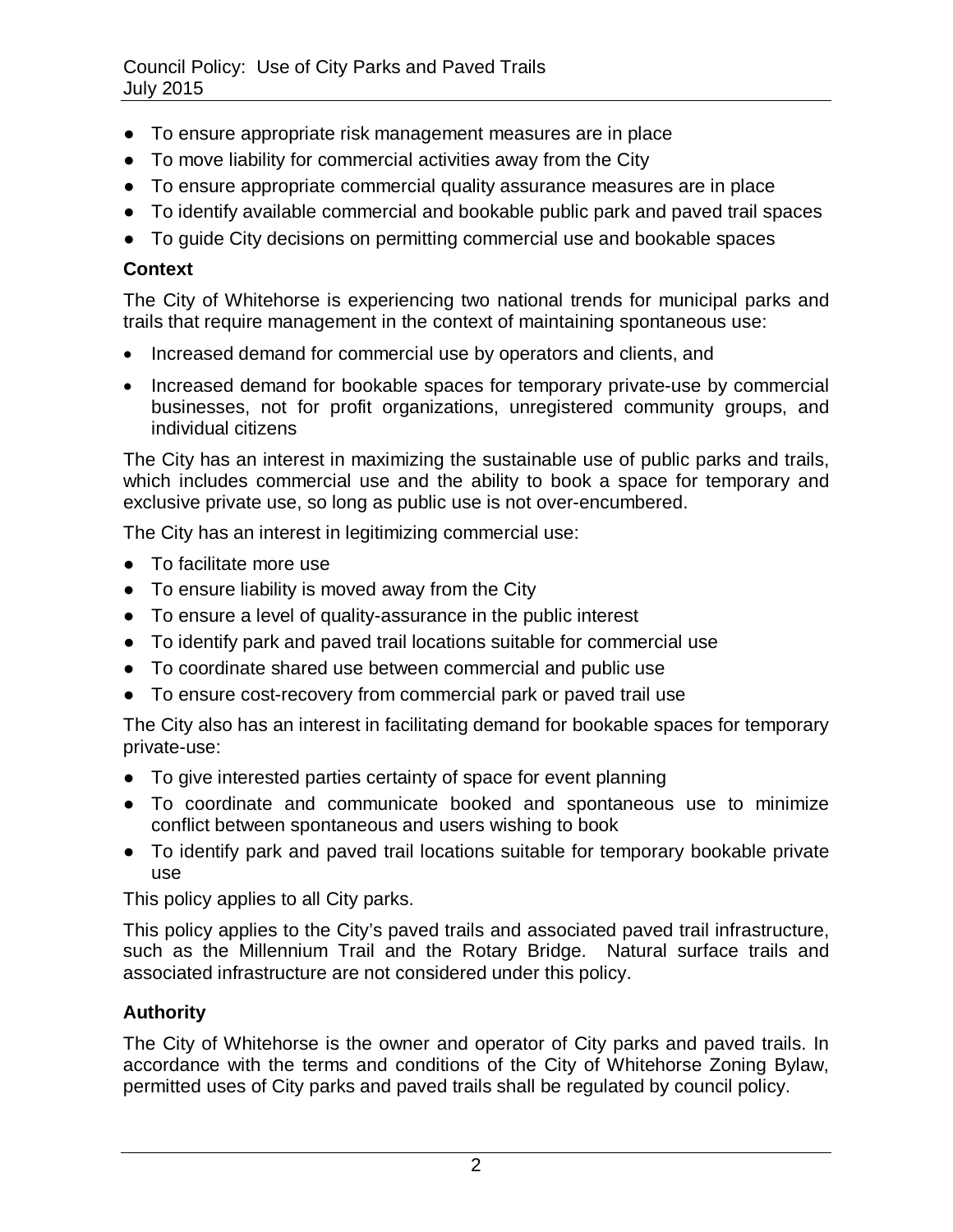## **Definitions**

1. In this policy,

"City" means the municipality of the City of Whitehorse.

"City Park" means any park space as listed in the City's Parks Maintenance Policy and 'Regional Parks' as identified in the Official Community Plan.

"Club, Group, Organization" means a non-profit association of individuals whose purpose is to provide a service to the community. Registration under the *Societies Act* is not a requirement.

"Commercial" means a private for-profit business, organization or individuals whose purpose is to provide a product or service for monetary gain. A valid business license from the City is a requirement.

"Concession Services" means the sale of food, beverages and refreshments (other than spirituous, fermented or intoxicating liquids).

"Council" means the duly elected council of the City of Whitehorse.

"Manager" means the Manager of the Parks and Community Development Department or his/her duly authorized representative.

"Non-Concession Goods and Services" means the sale of non-food and beverage items.

"Participant Recreation Services" means any service of activity that engages participants with a physical, cultural, societal and / or artistic experience.

"Parks Department" means the Parks and Community Development Department of the City of Whitehorse.

"Paved trail" means any trail with a paved surface as inventoried in the City's Trail Plan, and includes connecting built-infrastructure such as stairs or bridges.

"Public" means ordinary people in general and the community of residents and visitors as a whole.

"Rotary Peace Park" means the area, amenities and structures encompassed in Lot 286 Downtown.

"Shipyards Park" means the area, amenities and structures encompassed in Lot 2205 Downtown.

"Temporary Mobile Refreshment Stand" means a booth, stand, trailer or vehicle which is designed to be portable and includes a tray or container.

## **General**

2. City Council may, by resolution, authorize the inclusion of uses as per the provisions of the Zoning Bylaw.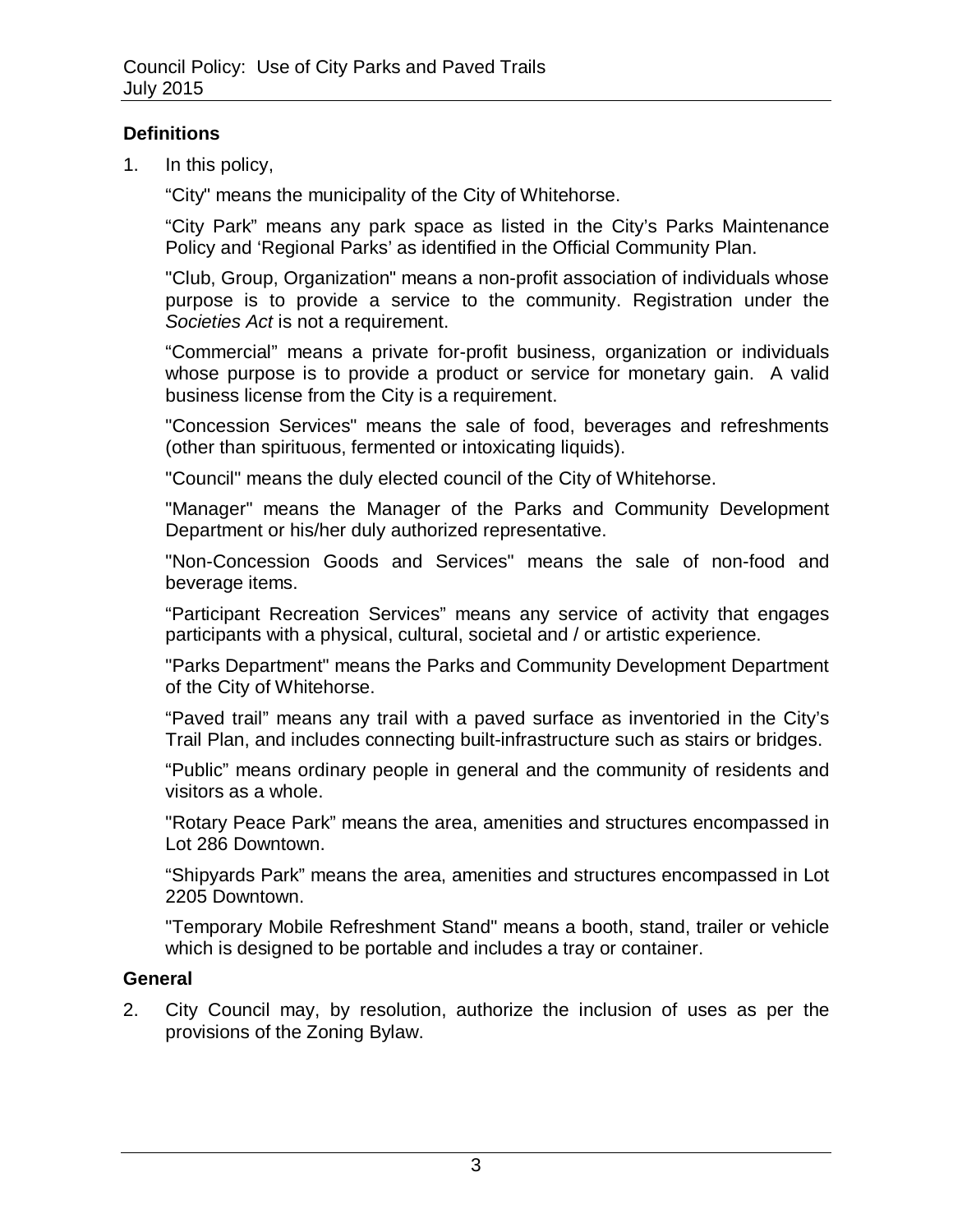- 3. All City parks and paved trails are available for the public free of charge without limit to access unless a space is booked for exclusive use by a club, group, organization, business, or individual.
- 4. Such club, group, organization, business or individual shall:
	- (1) comply with all statutes, regulations and bylaws whether federal, territorial or municipal;
	- (2) be responsible for obtaining all licenses, liability, event insurance, and permits required at his/her expense;
		- (a) Special requests to waive the insurance requirement can be made in writing to the Manager, and such requests shall be considered on a case-by-case basis.
	- (3) if commercial, be responsible for liability insurance and shall name the City as covered under said insurance;
	- (4) not book competing events within two or more different park and / or paved trail spaces during the same time-frame unless authorized by the Manager.
- 5. The City will only allow advertising within their parks and paved trail corridors on designated advertising kiosks, and will not allow advertising in its parks, either directly or through third party arrangements. All ads placed in City-owned advertising spaces must conform to the [Canadian Code of Advertising](http://www.adstandards.com/en/standards/theCode.aspx)  [Standards](http://www.adstandards.com/en/standards/theCode.aspx) and meet the following criteria:
	- (1) All advertisements must comply with the laws, statutes, regulations and bylaws in force in the Yukon;
	- (2) No advertisement will be accepted which the City, in the exercise of its sole discretion, considers to be of questionable taste or in any way offensive in the style, content or method of presentation;
	- (3) All advertisements shall be of a moral and reputable character;
	- (4) All advertisements shall be free of any demeaning, derogatory, exploitative or unfair comment or representation of any person or group of persons, or any comment or representation based on race, colour, ancestry, ethnic origin, creed, religious affiliation, sex, sexual orientation, disability, age, marital or family status;
	- (5) Advertisements otherwise acceptable under this directive that convey information about a meeting, gathering or event must contain the name of the sponsoring group, the name of the persons participating in the event, and the location, date and time of the event;
	- (6) No advertisements will be accepted that promote any tobacco company, tobacco product or tobacco brand, including sponsorship or promotion of cultural or sporting events; and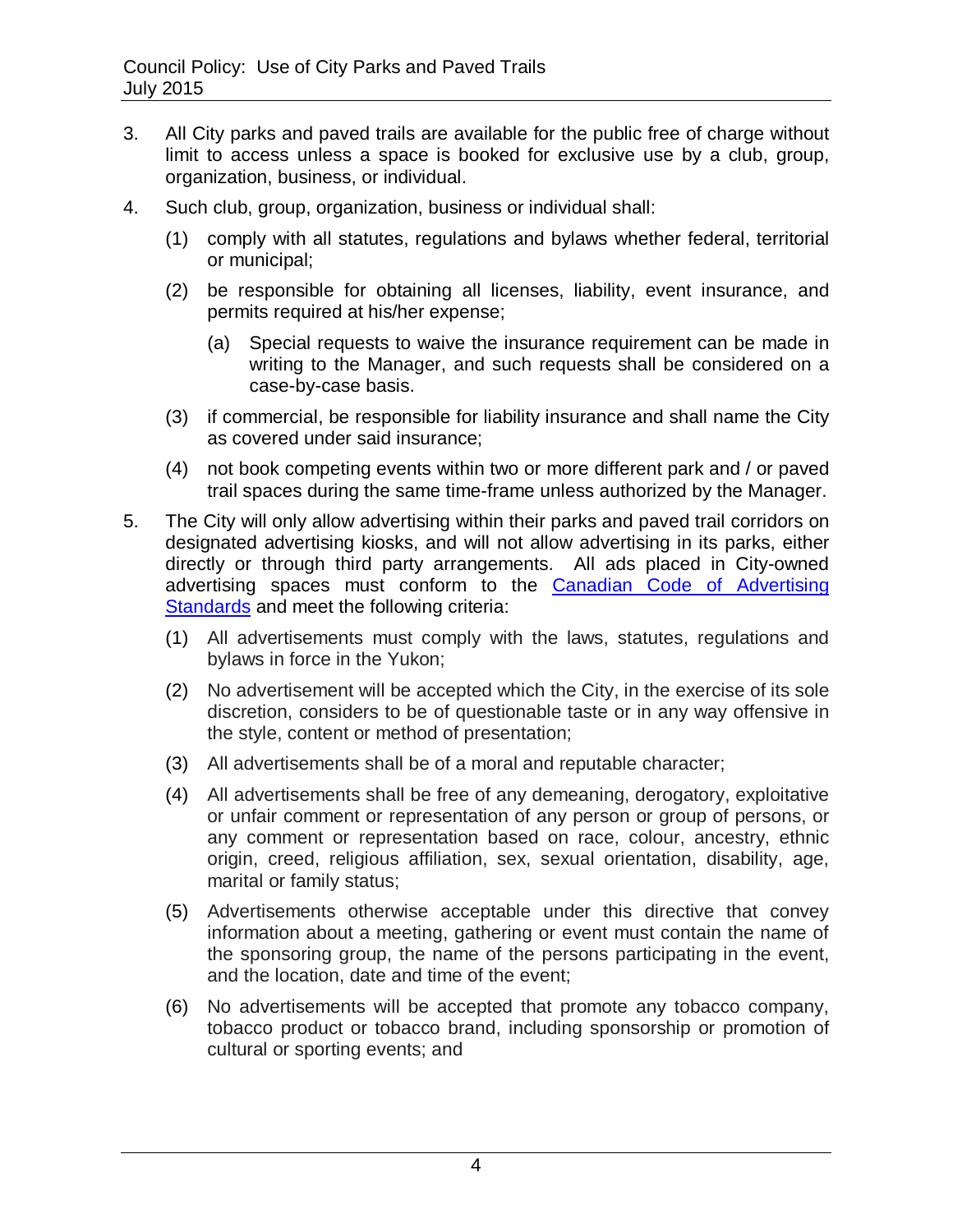(7) Advertisements that promote or oppose a specific theology or religious ethic, point of view, policy or action; advocate or oppose any ideology or political philosophy, point of view, policy or action; or convey information about a political party or the candidacy of any person for a political position or public office, must visibly display the name of the sponsoring group and display this disclaimer:

*"The opinions expressed in this advertisement or by the sponsor of this advertisement do not in any way represent the opinions of, and are not endorsed by, the City of Whitehorse."*

- (8) Otherwise at the City Manager's discretion.
- 6. The City will not accept park or paved trail bookings from organizations or businesses whose reputation could prove detrimental to the City's public image in accordance with section 5 of this policy (Advertising), or at the City Manager's discretion.
- 7. The City may, at its discretion, bring any proposals to council for approval even if they do not meet the guidelines of this policy. Council may also consider any proposal or direct staff to pursue any opportunities for parks or paved trail bookings or advertising that do not strictly adhere to this policy.
- 8. Sections of all City parks and paved trails will be available for group activities, services and events but must be pre-authorized through application for use at the City's Parks and Community Development Office.
- 9. Shipyards Park is considered the designated park for all park-relevant festivals and special events by reference of the Riverfront Plan. Other parks including Rotary Peace Park will not be available for festivals or special events unless pre-authorized by the Manager.

## **Uses of City Parks and Paved Trails**

- 10. Permitted uses of City parks and paved trails shall abide the Zoning Bylaw
- 11. Permitted uses of City parks and paved trails include:
	- (1) Small social events such as but not limited to weddings, receptions, picnics, public gatherings (Parks only);
	- (2) Carnivals, Festivals, and Fairs (Shipyards Park only);
	- (3) Markets (Shipyards Park only);
	- (4) Advertising in designated areas;
	- (5) Commercial activities;
	- (6) Outdoor amphitheatre and shelter (Shipyards Park only);
	- (7) Outdoor participant recreation services;
	- (8) Indoor participant recreation services (Shipyards Park only);
	- (9) Parks, playgrounds, splash pads and trails within parks;